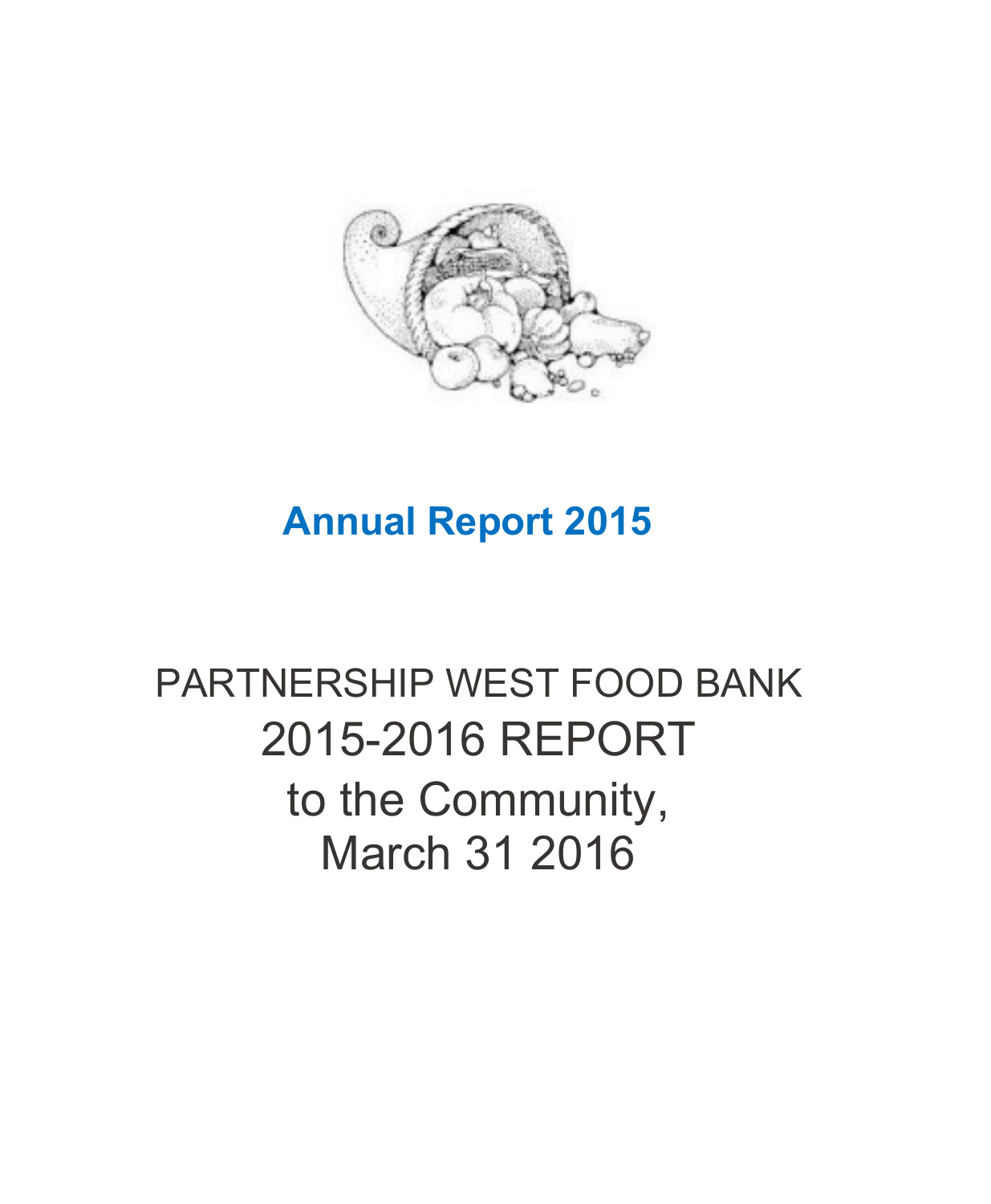#### **Overview**

In 1991, a small number of Burlington churches gathered around to discuss how best to address the growing need for food each were experiencing in their parishes. The result was the establishment of a short term emergency food bank, where they could combine their resources and distribute food to those in need. Partnership West quickly became a main source of food for those in need, becoming Burlington's designated member of the Ontario Association of Food Banks.

Now, 25 years later, that same food bank exists distributing food to those in need. Clearly the issue of hunger in Burlington was not something that was a short term condition, nor was it something easily remedied. Typically, organizations celebrate being "in business" for 25 years – in the case of a food bank, that is not necessarily the case. In fact, when regarding a food bank, it would be a wonderful thing for us to go out of business, knowing that everyone in our community is well cared for, and has enough to eat. Until that time, however, Partnership West will continue to strive to fulfill our commitment to the community that no one in Burlington struggles with hunger.

Our progress towards our commitment is represented in a variety of different ways. In 2015, we had close to 3,000 visits to our food bank. These visits resulted in feeding close to 8,000 of our neighbours, and distributing over \$700,000 worth of food. Working closely with a range of dedicated partners, we have participated in contributing financially and with food donations to weekly community meals, food cupboards and snack programs. Through these partnerships we were able to contribute to providing over 300,000 meals in Burlington!

#### **Our Resources**

Continuing to provide this level of assistance can sometimes become challenging. While we are fortunate to have food donations from our community, the bulk of them come in the fall – Thanksgiving and Christmas being the most popular time to drop off non-perishable food items. This can sometimes make the spring and summer months very difficult to stock our shelves, a time when some families need us even more, with kids home from school and not benefiting from snack programs. Fortunately, many of our local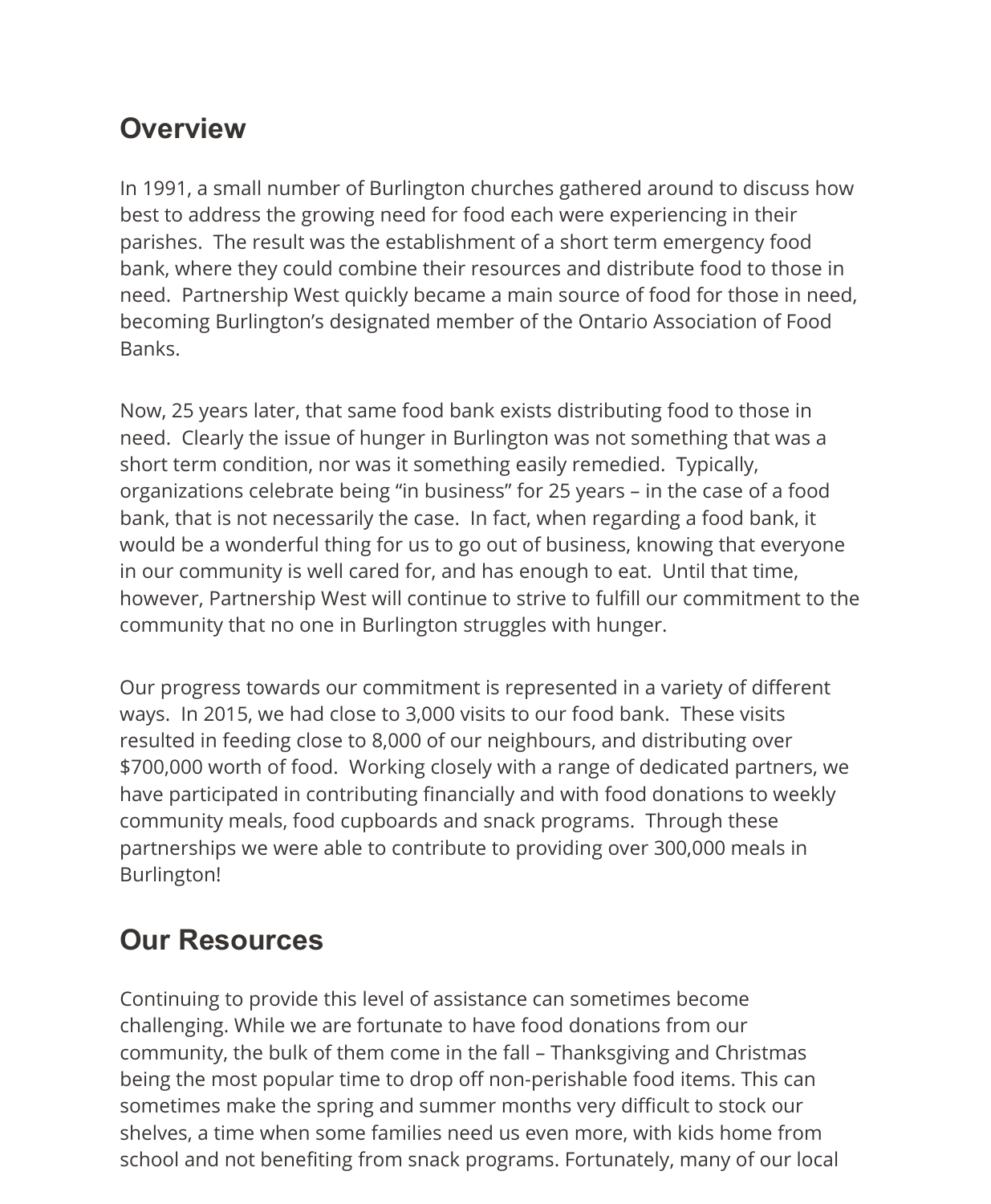churches came out in force this past June with food drives targeted for these leaner times. The efforts were so much appreciated, and we hope to make it an even bigger drive this coming spring.

Once again, the Gift of Giving Back Food Drive, founded by the Burlington Eagles, brought in staggering amounts of food. Over 300,000 pounds of food was collected by young people throughout our City, inspiring us all with their dedication and commitment. We are grateful to have been one of the organizations who benefited from these great efforts. Our local elementary and high schools were well represented this year as well, organizing food drives and volunteering to sort through the donations. Witnessing the youth engagement in helping our community is definitely something to celebrate.

Partnership West also relies heavily on financial donations to keep our doors open, and to provide fresh food items such as milk, fruit, vegetables, bread, cheese and meat to our clients. We continue to benefit from the kindness of our corporate and individual donors for their generosity. Tim Horton's Smile Cookie Campaign donated proceeds in the amount of over \$49,000 in 2015, an incredible impact to our day to day operations and improving the lives of too many to count. Long time financial donors like the Burlington Old Timers Hockey Association make us proud to be part of this community, and their support for over 20 years a testament to their commitment to making things better. Please take a moment to check out all of our generous donors listed on our website. We have had the privilege of receiving many other special donations over the past year; the two young brothers who sold some of their prized toys and donated the proceeds, the teenager who after receiving her first ever pay cheque donated the first percentage off the top to us, and countless lemonade stand profits and "in lieu of birthday gifts" funds. No effort is too small. To quote Mother Teresa, "If you can't feed a hundred people, then feed just one."

Our volunteer base is perhaps our greatest resource. From our many can sorters, box lifters, and drivers to our volunteer Board Executive and Board of Directors, over 6000 hours a year are donated by caring individuals making a difference every day. Hats off to you all, and thank you so much for your efforts – we couldn't do it without you.